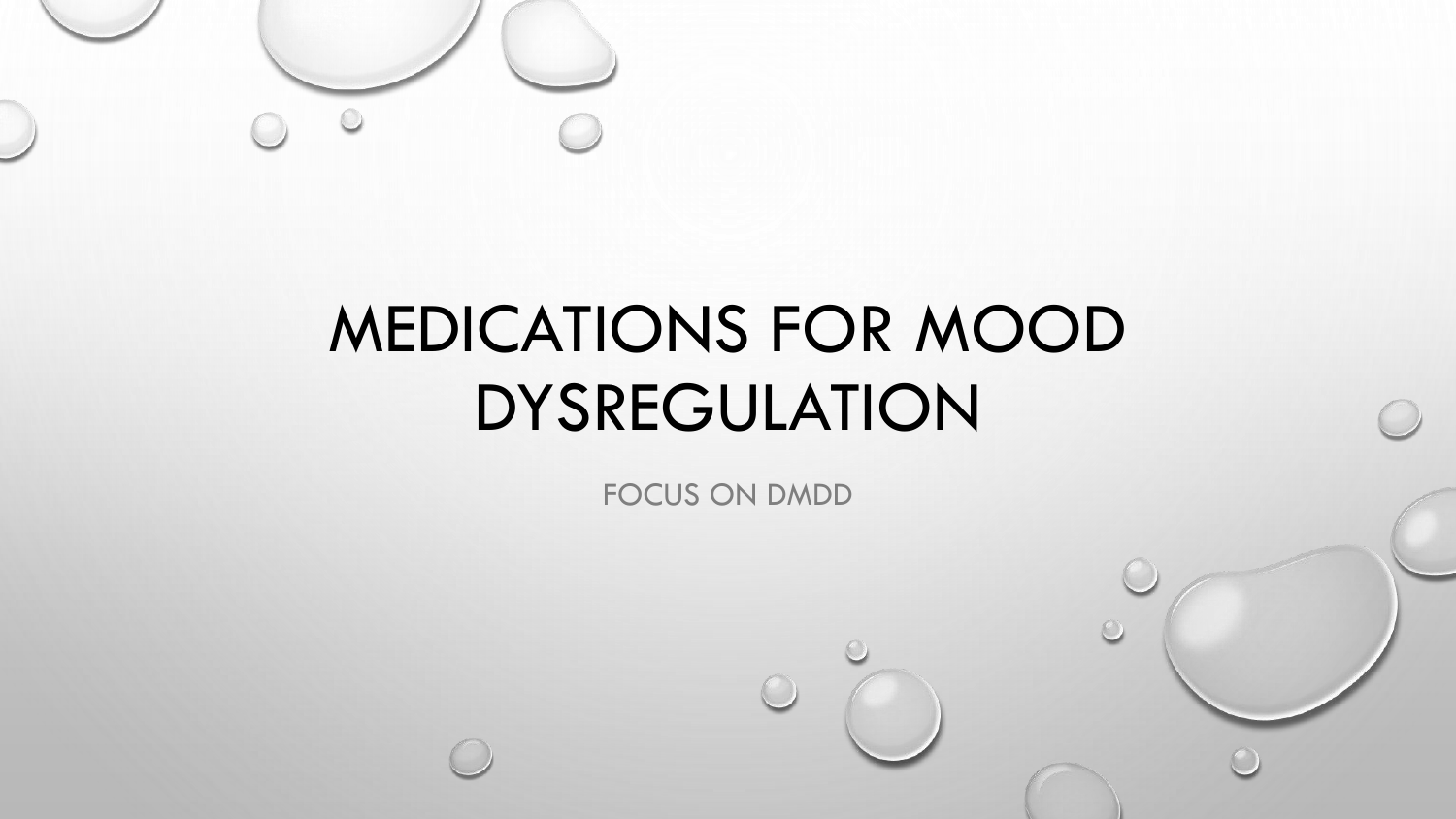#### CASE OF "SAM"

- 7 YEARS OLD, 2ND GRADE
- LIVES WITH BOTH PARENTS AND A 4 YEAR OLD SISTER
- PRESENTS WITH MULTIPLE "MELTDOWNS"
- YELLS, CRIES, THROWS HIS TOYS, HITS OR PUSHES HIS SISTER AND PARENTS
- GETS MAD AT KIDS AT SCHOOL (LOST A GAME, "BEING UNFAIR")
- TRIGGERS: ASKED TO DO HOMEWORK, PICK UP TOYS, CEREAL WAS SOGGY.
- "MOODY OR CRANKY" ALL THE TIME
- FIDGETS, POOR FOCUS, BLURTS OUT COMMENTS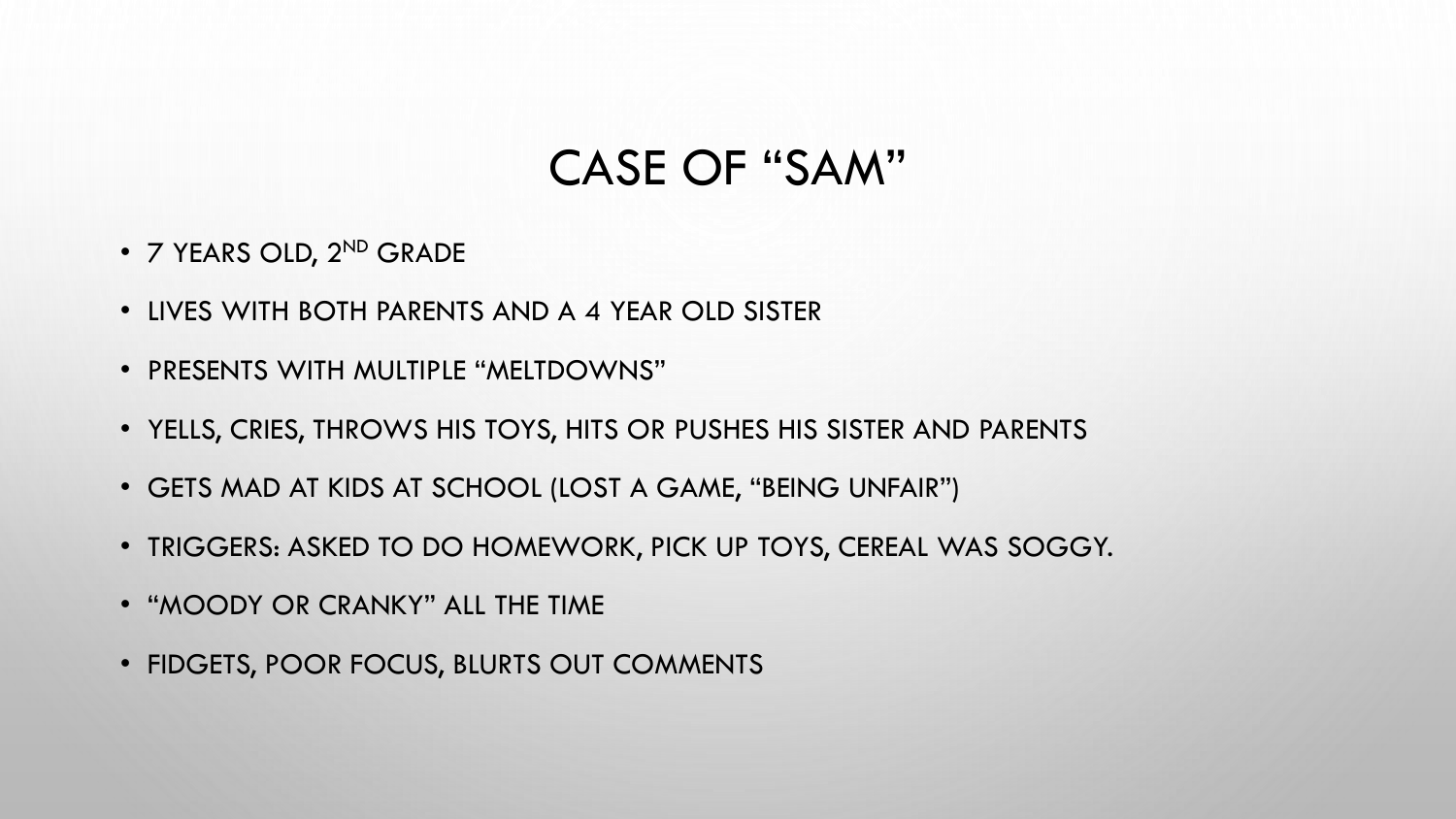### CORE SYMPTOMS

- IRRITABILITY (CRANKINESS)
	- NON-EPISODIC
	- SEVERE

- TEMPER OUTBURSTS
	- VERBAL OR BEHAVIORAL
	- OUT OF PROPORTION TO THE TRIGGER(S)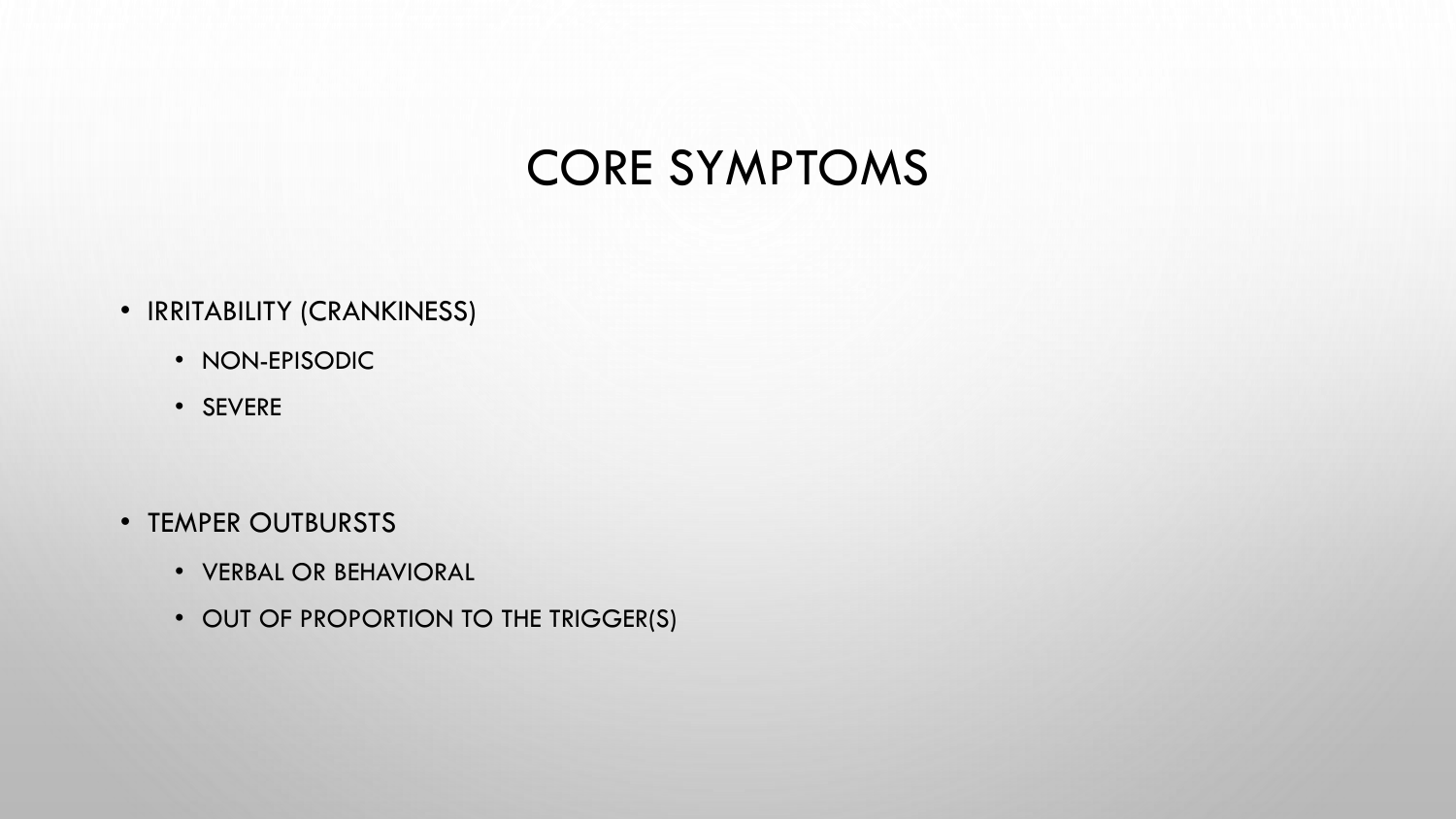#### DIAGNOSTIC CRITERIA - DMDD

- TEMPER OUTBURSTS SEVERE, RECURRENT, OUT OF PROPORTION
- $\cdot$  > 3 TIMES PER WEEK
- INCONSISTENT WITH THE DEVELOPMENTAL LEVEL
- DIAGNOSED BETWEEN AGE 6 TO 18 YEARS.
- IRRITABLE MOOD OR PERSISTENTLY ANGRY: IN-BETWEEN THE OUTBURSTS
- PRESENT IN 2 OR 3 SETTINGS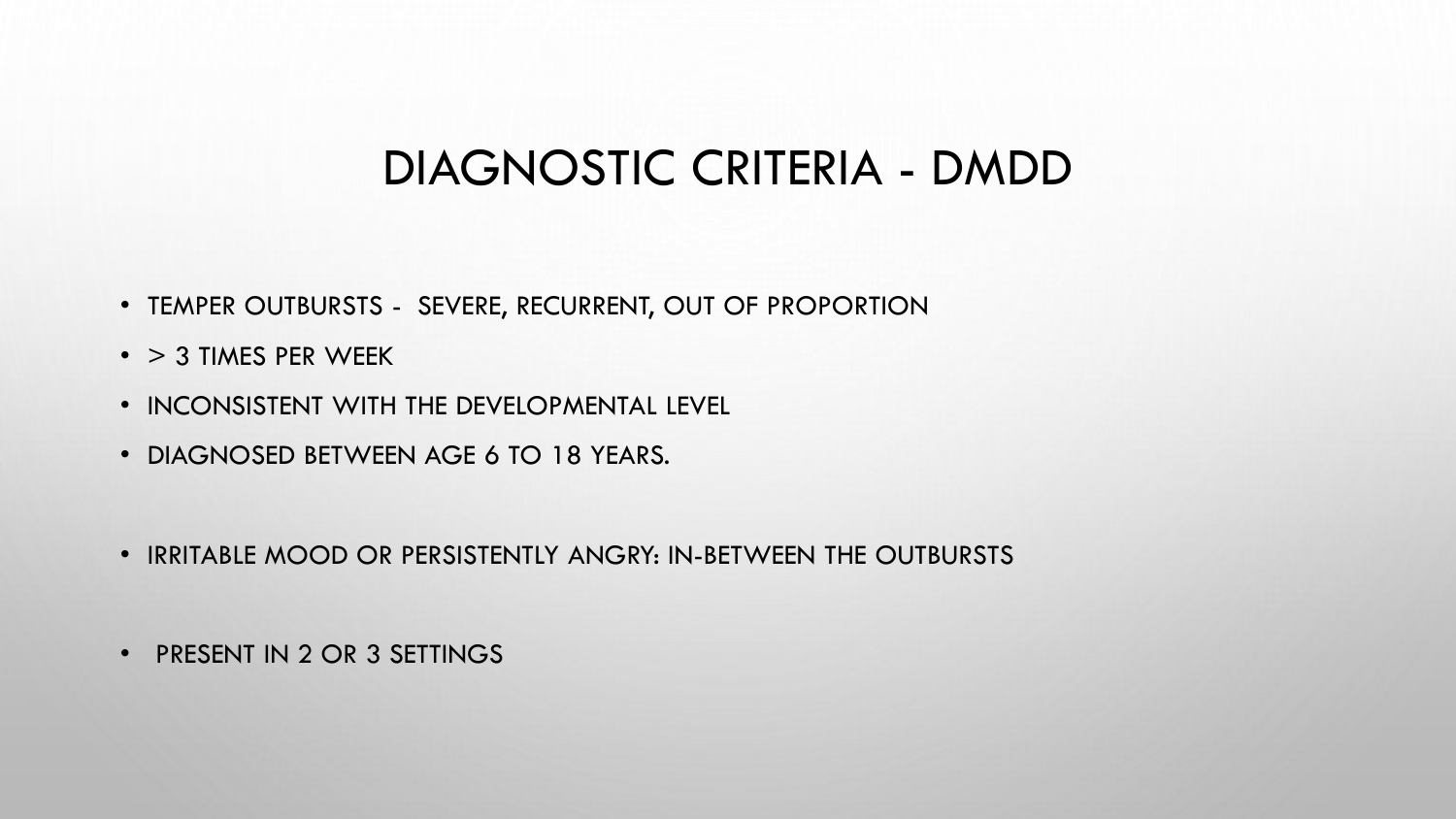#### EVALUATION

- INTERVIEW THE PARENTS
	- FREQUENCY, SEVERITY OF OUTBURSTS, TRIGGERS, SETTINGS
	- LEVEL OF IMPAIRMENT
	- FAMILY HISTORY: PARENTAL MENTAL HEALTH ISSUES
	- PSYCHOSOCIAL STRESSORS
- INTERVIEW & ASSESS THE CHILD
	- SCREEN FOR ADHD, ANXIETY, DEPRESSION
- TALK TO TEACHERS OR SCHOOL SOCIAL WORKER
	- SYMPTOMS IN MULTIPLE SETTINGS
- RATING SCALES
	- VANDERBILTS, SCARED, PHQ 9, AFFECTIVE REACTIVITY INDEX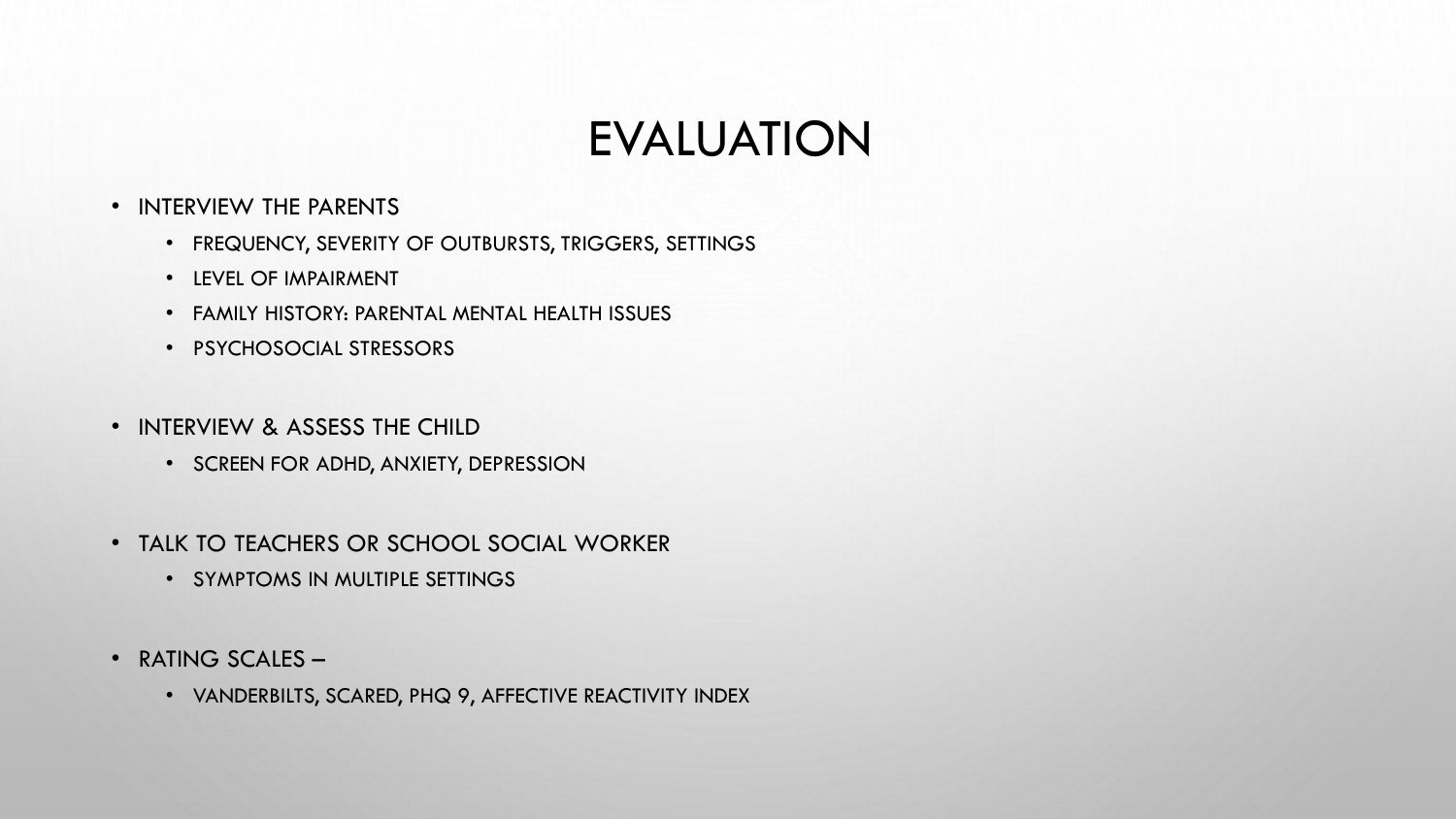#### AFFECTIVE REACTIVITY INDEX (ARI-P)

#### Name of participant:

Age:

For each item, please mark the box for Not True, Somewhat True or Certainly True. In the *last six months* and compared to others of the same age, how well does each of the following statements describe the behavior/feelings of your child? Please try to answer all questions.

|                                                          | NOT<br><b>TRUE</b> | <b>SOMEWHAT</b><br><b>TRUE</b> | <b>CERTAINLY</b><br><b>TRUE</b> |
|----------------------------------------------------------|--------------------|--------------------------------|---------------------------------|
| Is easily annoyed by others                              |                    |                                |                                 |
| Often loses his/her temper                               |                    |                                |                                 |
| Stays angry for a long time                              |                    |                                |                                 |
| Is angry most of the time                                |                    |                                |                                 |
| Gets angry frequently                                    |                    |                                |                                 |
| Loses temper easily                                      |                    |                                |                                 |
| Overall, <i>irritability</i> causes him/her<br>problems. |                    |                                |                                 |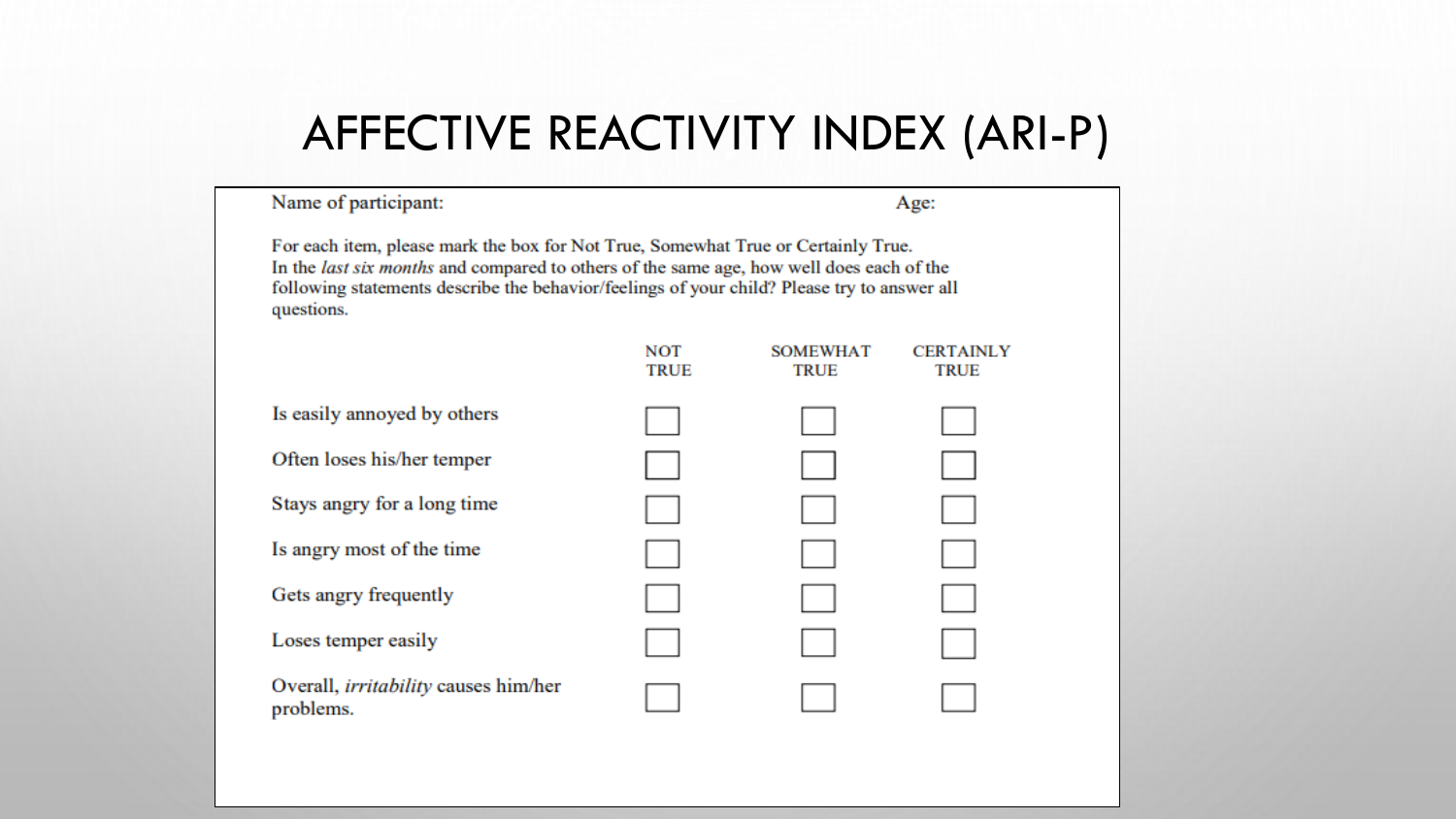#### DIFFERENTIAL DIAGNOSES

- ADHD
- OPPOSITIONAL DEFIANT DISORDER, CONDUCT DISORDERS
- ANXIETY DISORDER
- DEPRESSION
- AUTISM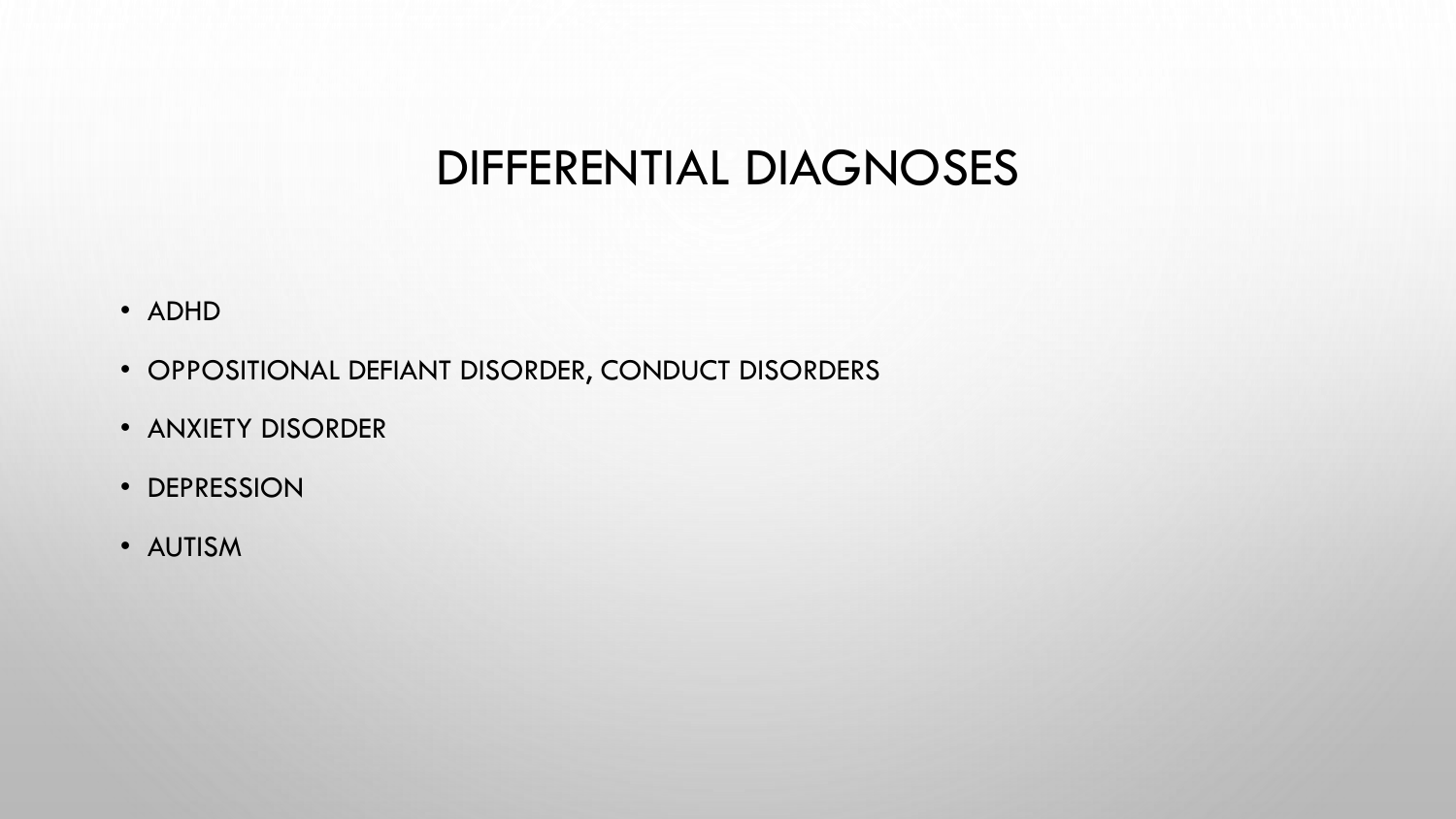## RISK FACTORS

| <b>Family History</b>            | <b>Stressful life events</b>                | <u>Nutritional Status</u> |
|----------------------------------|---------------------------------------------|---------------------------|
| Psychiatric illness*             | Early life trauma                           | Iron deficiency           |
| Substance use                    | Recent family divorce, grief,<br>relocation | Vit B12 deficiency        |
| Maternal depression (peripartum) |                                             | Folate deficiency         |

Table: Bruno et al 2019 \*Depression (56%), ADHD (25%) anxiety(17%) : Tufan et al 2016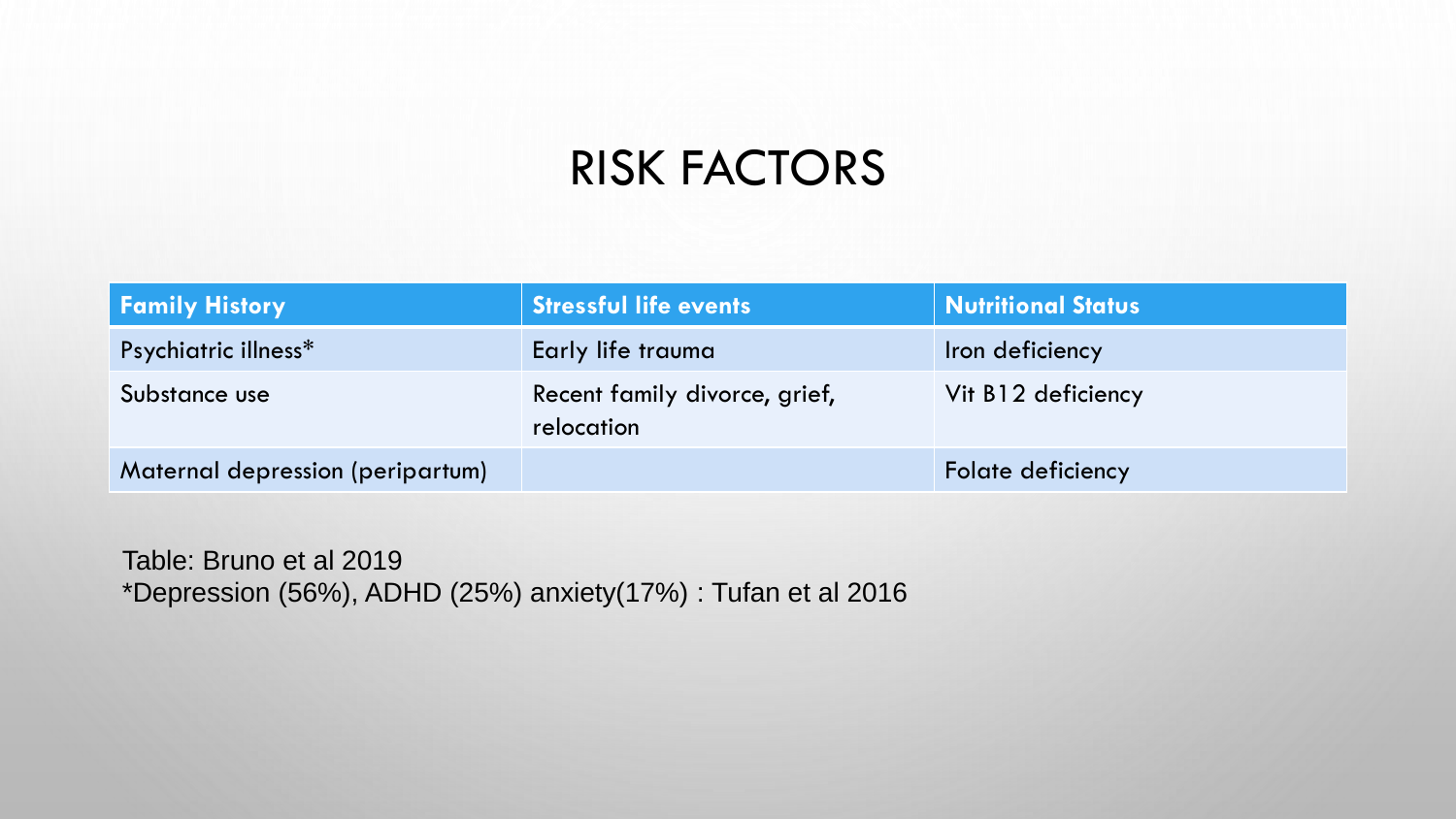## WHY IS IT IMPORTANT TO TREAT?

#### • CHILDHOOD DMDD HAS INCREASED RISK OF:

- DEPRESSIVE DISORDERS AND ANXIETY
- DISRUPTIVE BEHAVIOR DISORDER SYMPTOMS
- PEER RELATIONSHIP PROBLEMS
- PEER EXCLUSION AND VICTIMIZATION
- RELATIONAL AGGRESSION

#### • DOUGHTERTY ET AL, 2016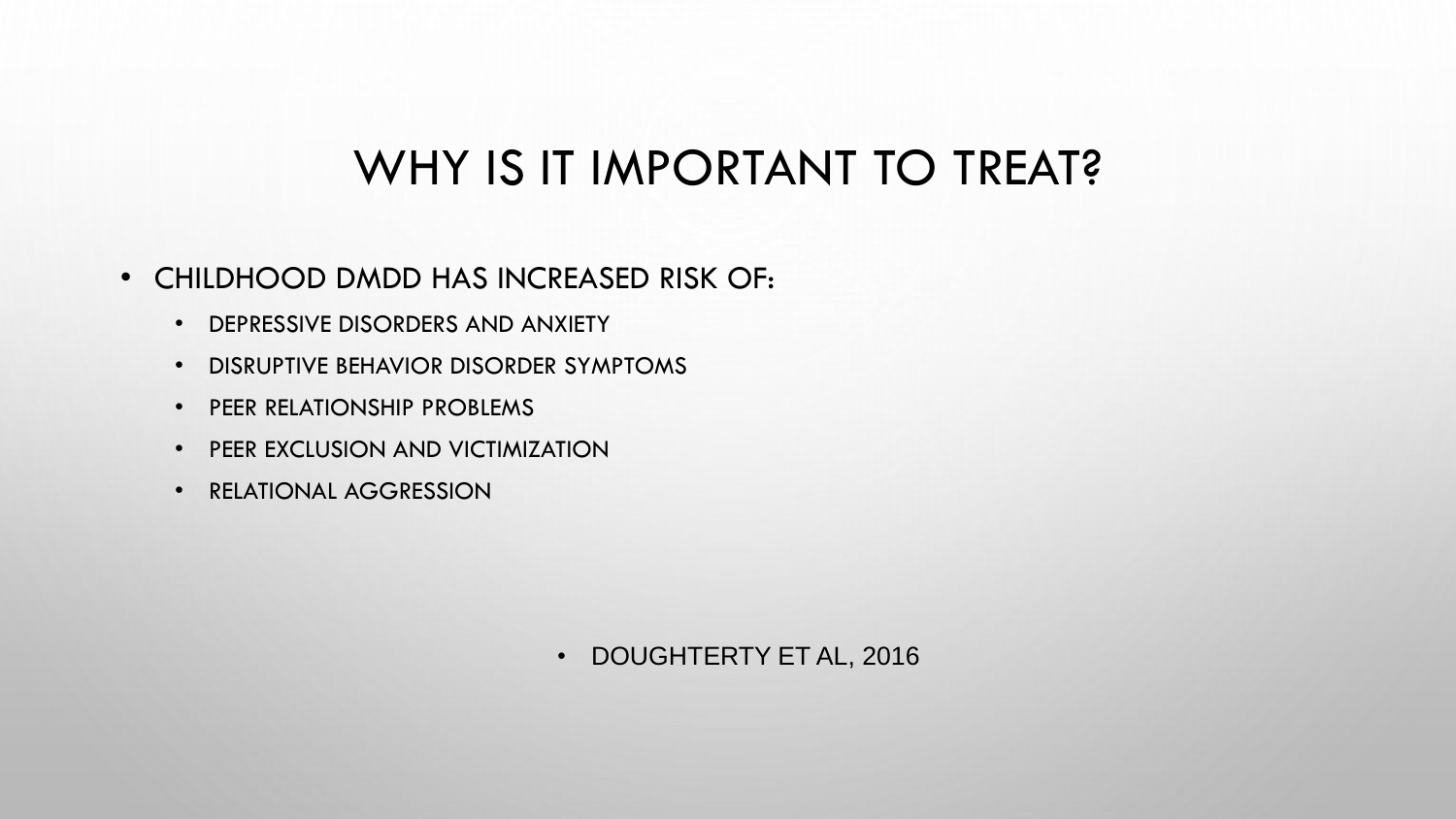## WHY IS IT IMPORTANT TO TREAT?

- ADOLESCENT DMDD DIAGNOSIS HAS INCREASED RISK OF:
	- SERIOUS ILLNESS
	- SEXUALLY TRANSMITTED DISEASES
	- OTHER NON-SUBSTANCE RELATED PSYCHIATRIC DISORDERS
	- NICOTINE USE
	- POLICE CONTACT
	- POVERTY
	- NOT ACHIEVING A HIGH SCHOOL DIPLOMA AND NO COLLEGE ATTENDANCE
		- COPELAND ET AL, 2014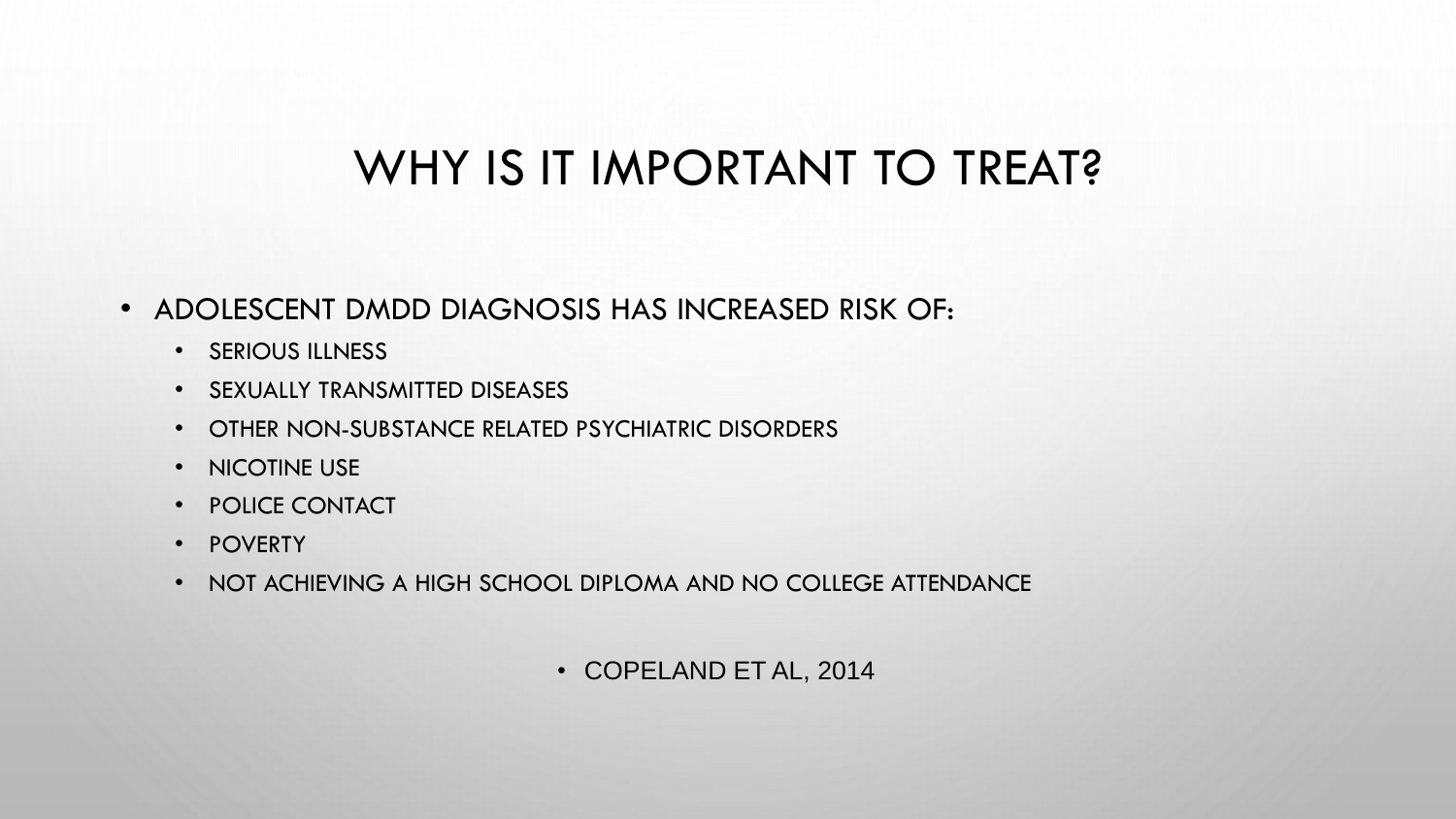#### TREATMENT

- PSYCHOTHERAPEUTIC INTERVENTIONS
	- PARENT MANAGEMENT TRAINING (PMT)
	- DIALECTICAL BEHAVIOR THERAPY (DBT)
	- INTERPERSONAL THERAPY (IPT)
	- COGNITIVE BEHAVIORAL THERAPY (CBT)
	- INTERPRETATION BIAS TRAINING (IBT)
- PHARMACOLOGIC TREATMENT
- OTHER INTERVENTIONS
	- IEPS/504 PLANS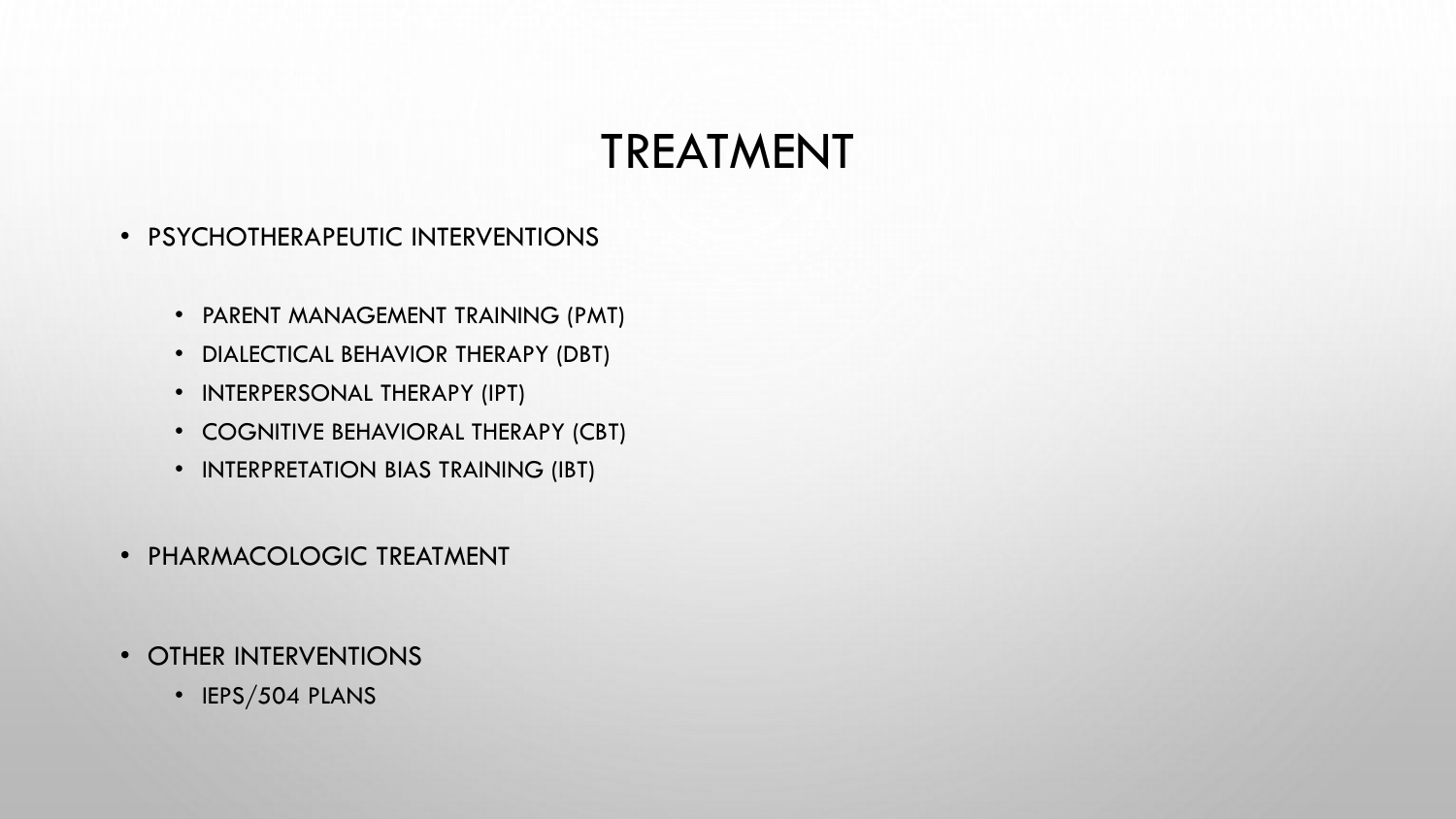### MEDICATIONS

- STIMULANTS
- ALPHA AGONISTS
- ANTIPSYCHOTICS
- ANTICONVULSANTS
- SSRIS
- ALL OFF LABEL!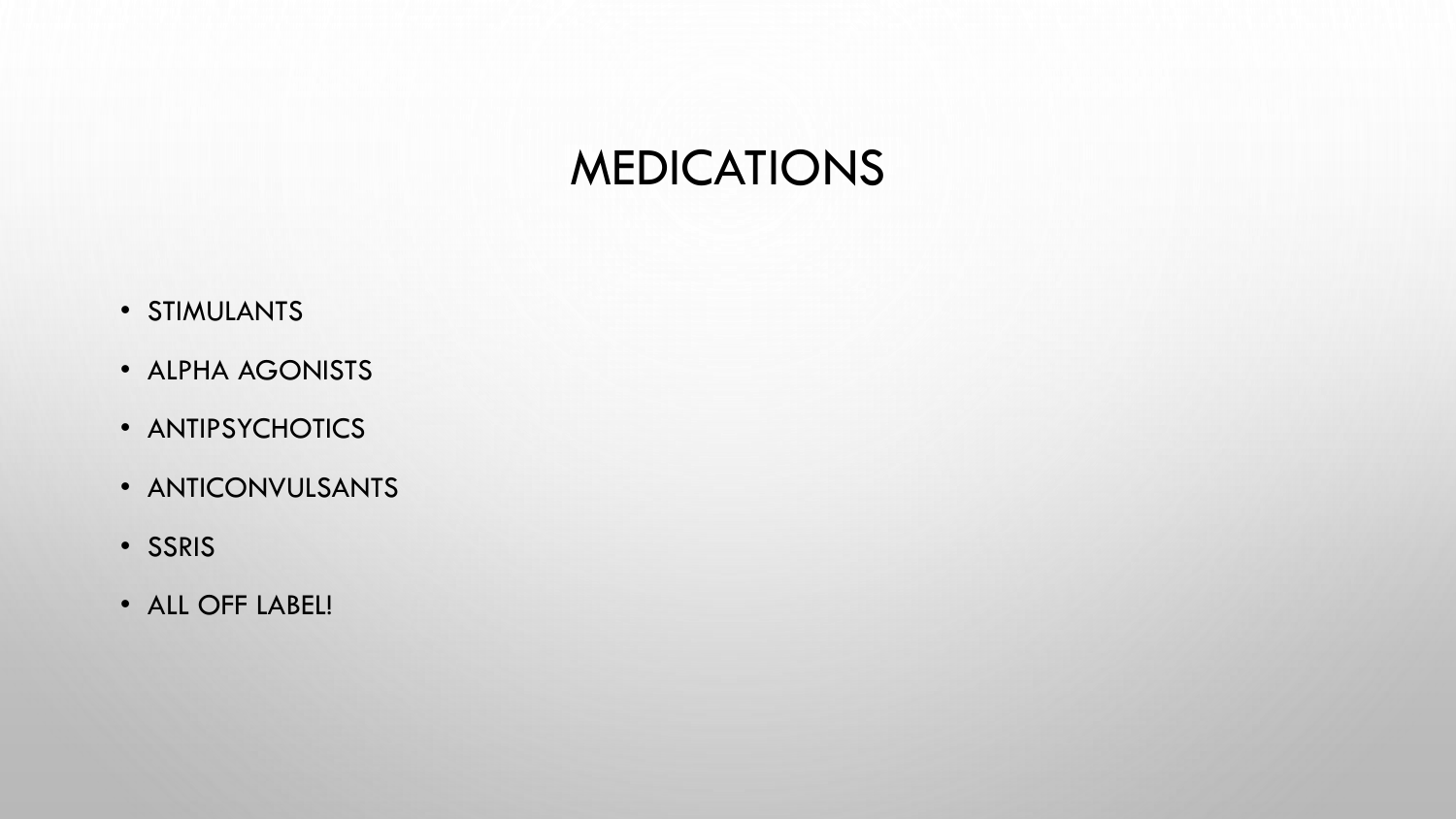#### STIMULANTS

- METHYLPHENIDATE
	- REVIEW OF 18 RCTS: SIGNIFICANT DECREASE IN AGGRESSION EFFECT SIZE 0.78 PAPPADOPULOS 2006
	- RCT WITH PLACEBO ARM & 3 METHYLPHENIDATE ARMS OF DIFFERING DOSES (ALL RECEIVED BEHAVIOR MODIFICATIONS):
		- 2 FOLD IMPROVEMENT IN IRRITABILITY AND AGGRESSION IN THE ACTIVE GROUPS
		- DOSE-EFFECT RELATIONSHIP I.E., HIGHER DOSES RESULTED IN MORE IMPROVEMENT IN IRRITABILITY.
		- WAXMONSKY ET AL, 2008
	- OPEN LABEL STUDIES: WINTERS ET AL, 2018 USING CONCERTA SHOWED IMPROVEMENT OF IRRITABILITY IN 71% SUBJECTS AGES 9- 15 YRS
	- WELL TOLERATED
	- MOST COMMON SIDE EFFECTS: APPETITE SUPPRESSION, INSOMNIA, TICS, ANXIETY
- AMPHETAMINES: LIMITED DATA, OFF LABEL USE.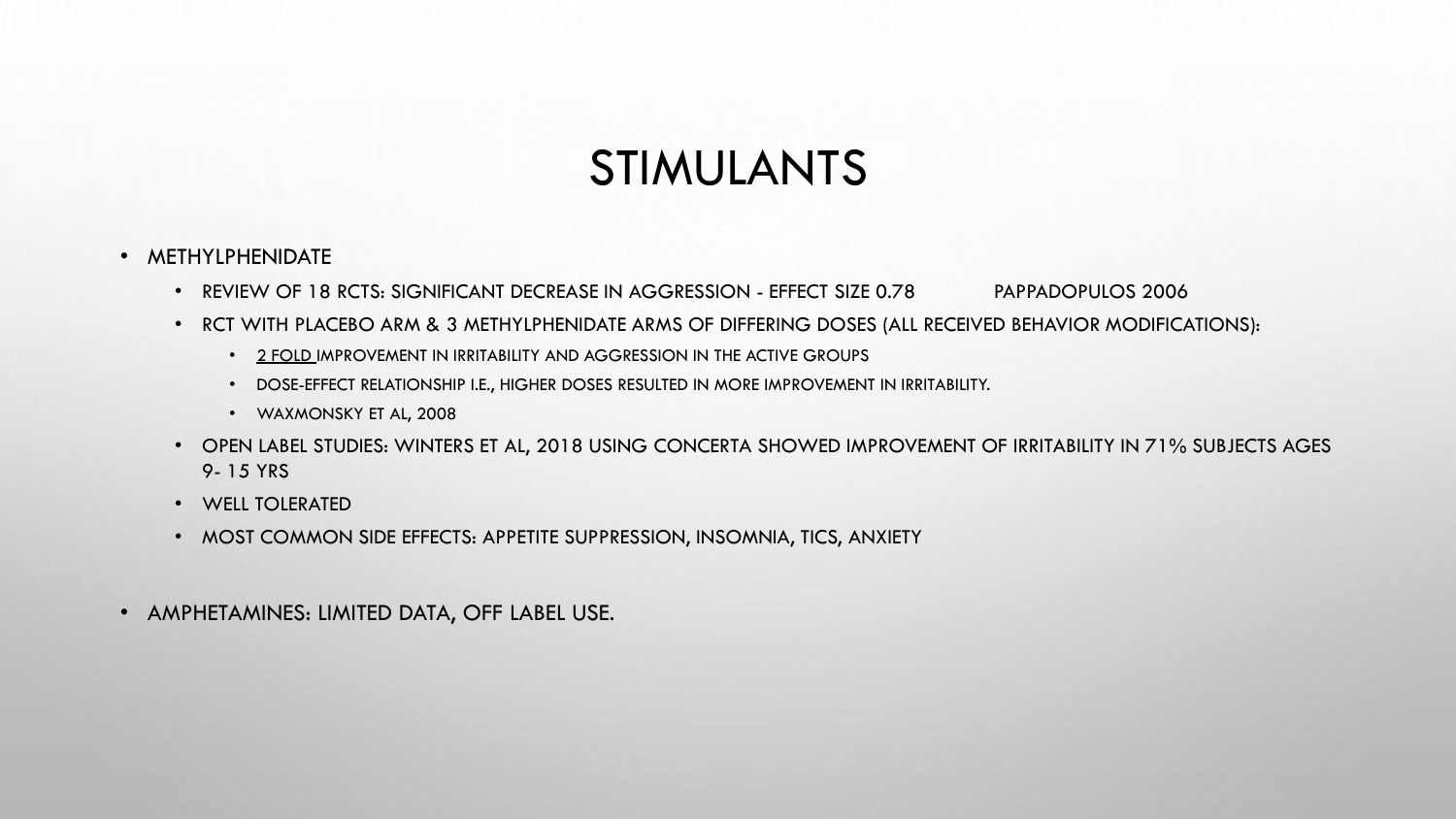#### ALPHA-2 AGONISTS

#### • CLONIDINE

- REDUCES IMPULSIVE AGGRESSION
- CONNOR ET AL 2003: REVIEW OF 11 RCTS
- JASELKIS ET AL, 1992: RCT

- GUANFACINE
	- SCAHILL ET AL 2001
	- DECREASES AGGRESSION COMPARED TO PLACEBO.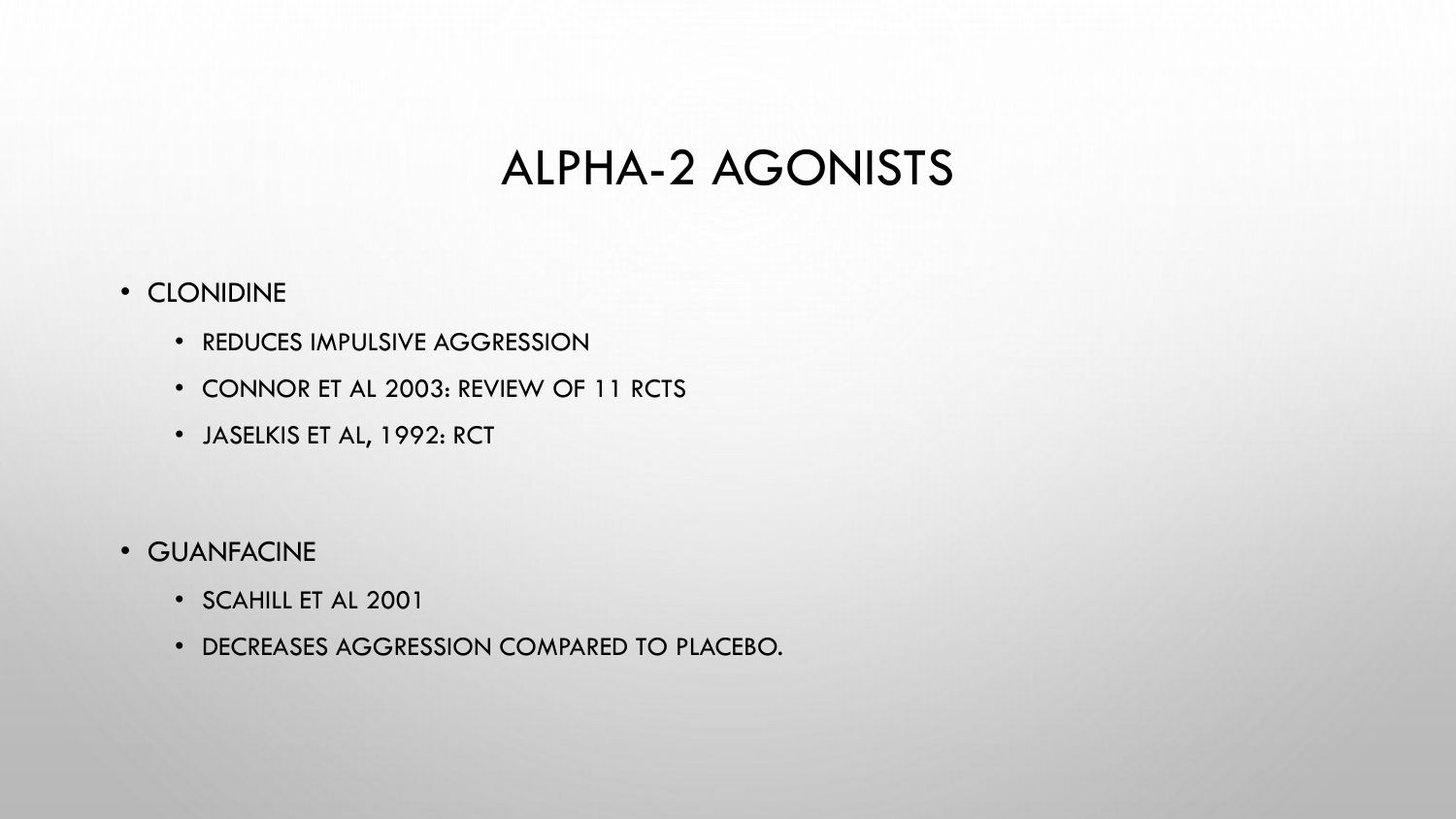#### ANTIPSYCHOTIC MEDICATIONS

#### • RISPERIDONE (RISPERDAL)

- FDA APPROVED FOR IRRITABILITY/AGGRESSION IN AUTISM
- REVIEW OF 9 RCTS: SIGNIFICANT DECREASE IN AGGRESSION, EFFECT SIZE 0.9
- OPEN LABEL: SIGNIFICANT REDUCTION IN IRRITABILITY (KRIEGER ET AL 2011)
	- MEAN DOSE :1.28 MG, 7-17 YEARS, 8 WEEKS
	- SIDE EFFECTS: SLEEPINESS, INCREASED APPETITE, ELEVATION OF PROLACTIN AND BODY WEIGHT NOTED.
- ARIPIPRAZOLE (ABILIFY)
	- FDA APPROVED FOR IRRITABILITY/AGGRESSION IN AUTISM
	- ARIPIPRAZOLE AND METHYLPHENIDATE COMBO (PAN ET AL 2018)
	- OPEN LABEL, 7-17 YRS, 6 WEEKS
	- ABILIFY (2.5 TO 5MG) AND METHYLPHENIDATE (10-45MG)
	- SIGNIFICANT REDUCTION IN IRRITABILITY
	- SIDE EFFECTS: DECREASED APPETITE, VOMITING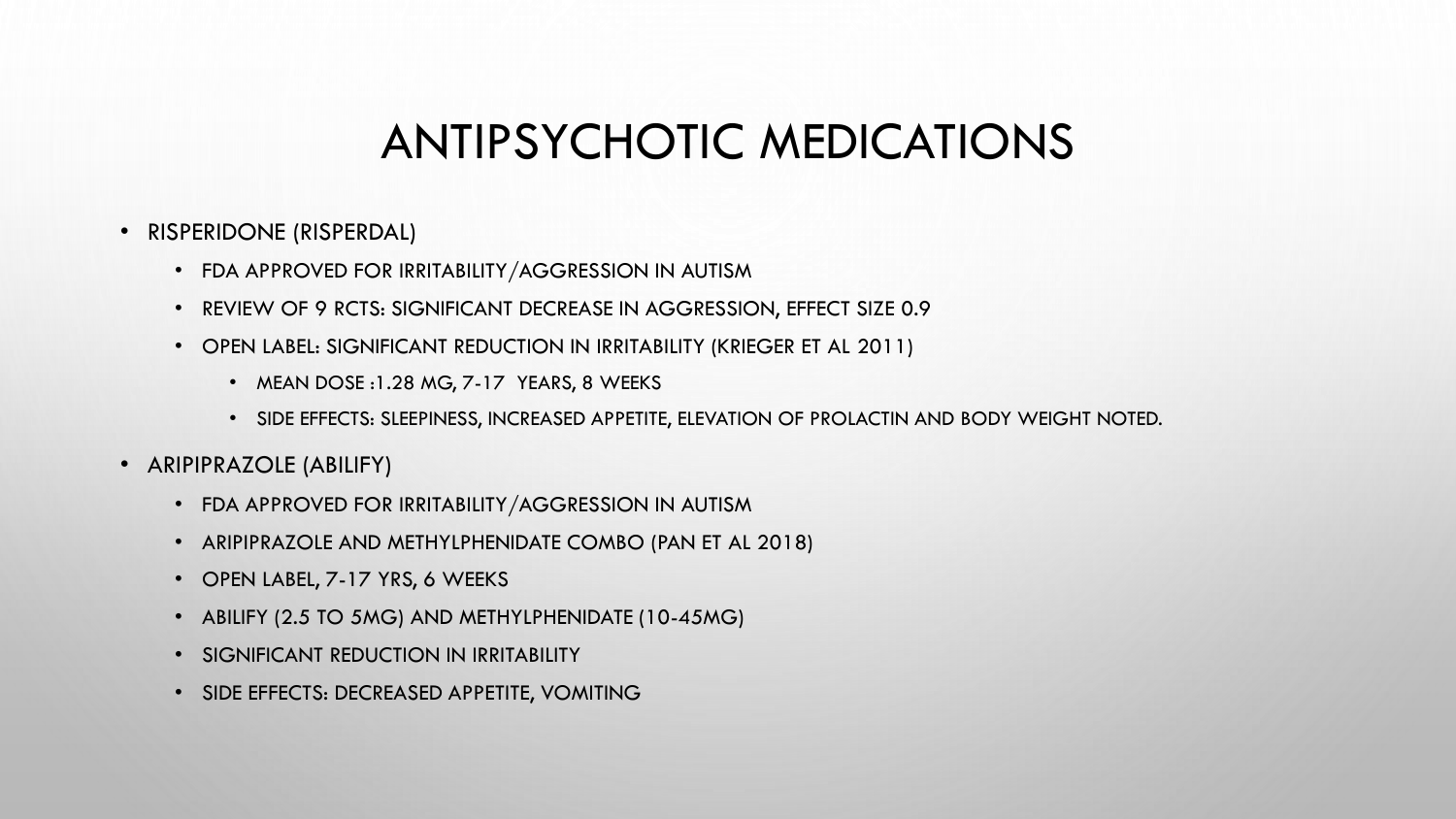### **ANTIPSYCHOTICS**

- QUETIAPINE (SEROQUEL)
	- DECREASES OVERT AGGRESSION (ASSOCIATED WITH CD)
- HALOPERIDOL (HALDOL)
	- DECREASES OVERT AGGRESSION (ASSOCIATED WITH CD)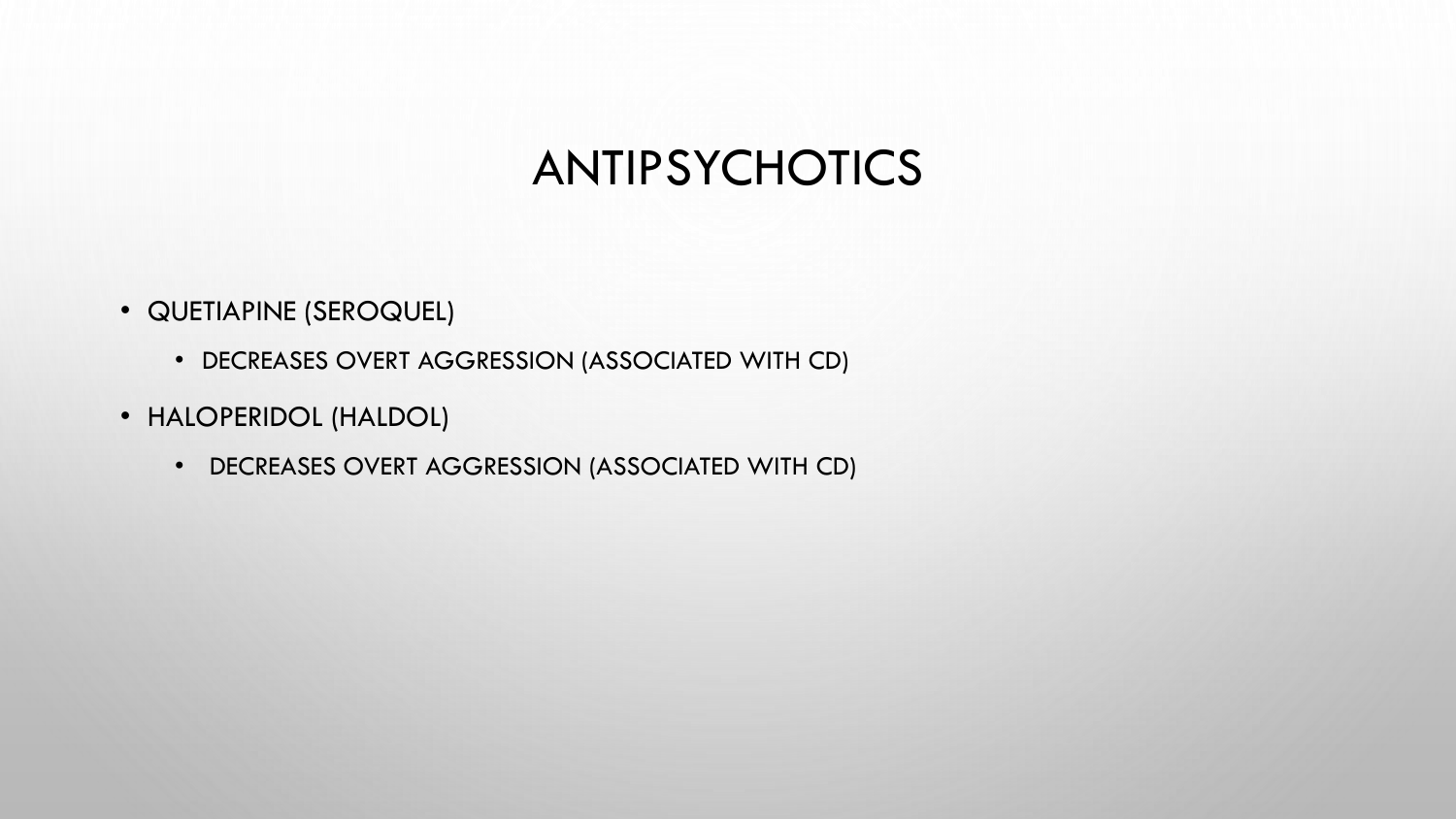### ANTICONVULSANTS

#### • VALPROIC ACID (DEPAKOTE)

- AGGRESSION ASSOCIATED WITH ADHD, CD, ODD
- 20MG/KG DOSE, 8 WEEKS
- 57% HAD REMISSION OF AGGRESSION SYMPTOMS
- LITHIUM
	- 4 STUDIES FOUND MODERATE DECREASE IN AGGRESSION
	- STUDIED FOR SEVERE MOOD DYSREGULATION IN 7-17YRS
	- NO DIFFERENCE IN THE TWO GROUPS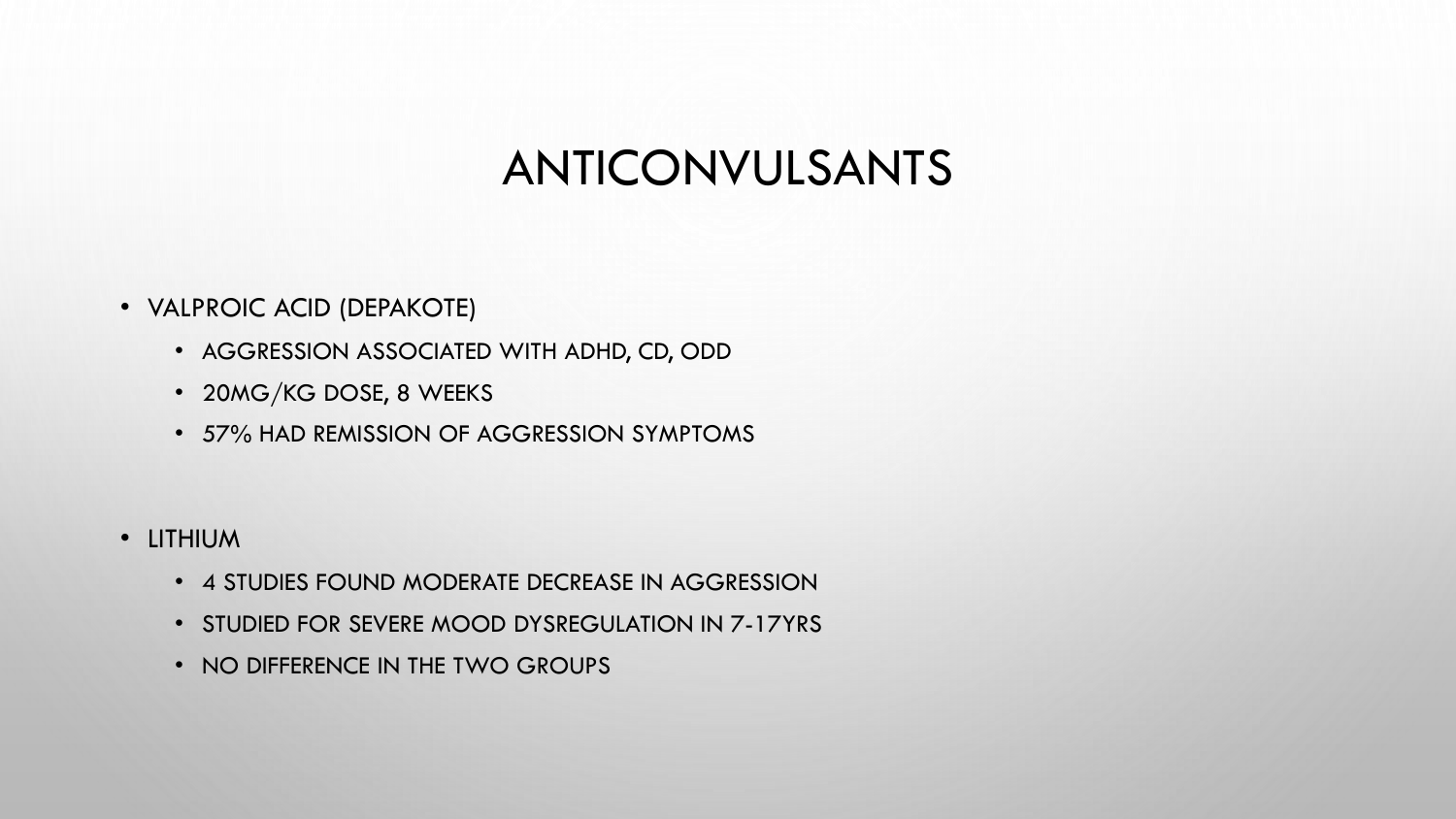

- CITALOPRAM (CELEXA)
	- 53 KIDS, 7 TO 17Y
	- ADHD AND DMDD
	- 5 WEEKS OPEN LABEL MPH 11 KIDS STOPPED HAVING IRRITABILITY
	- REST: DOUBLE BLINDED
	- CELEXA 40MG DOSE
	- TREATMENT RESPONSE: 35% FOR CELEXA VS 6 % FOR PLACEBO
	- TOWBIN ET AL 2019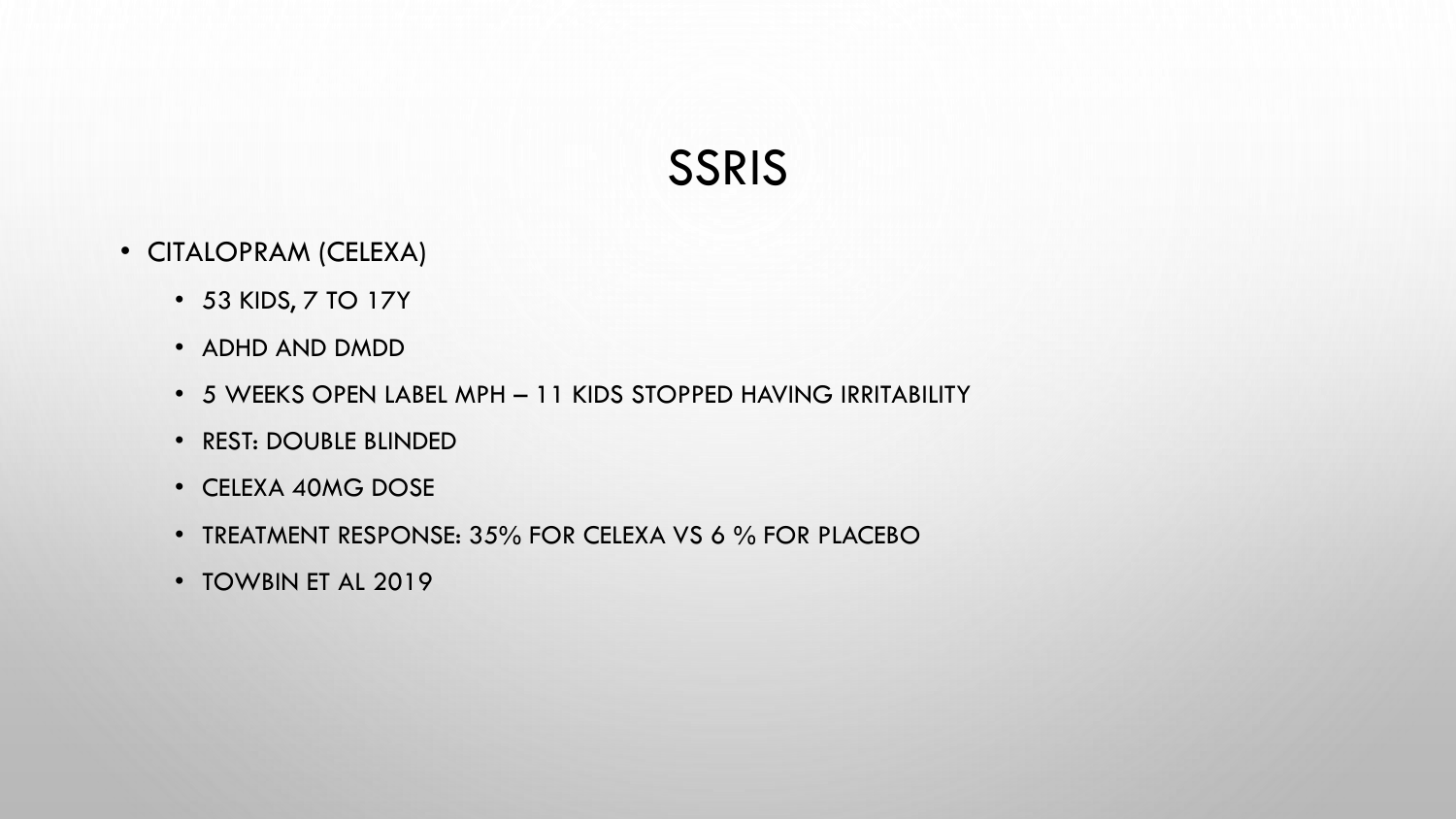#### SUMMARY (BASED ON DATA)

• START WITH A STIMULANT (MPH)

• OPTIMIZE THE DOSE

• AUGMENT WITH ARIPIPRAZOLE OR RISPERIDONE

• OR MAY CONSIDER VALPROIC ACID AS ALTERNATE AUGMENTATION STRATEGY.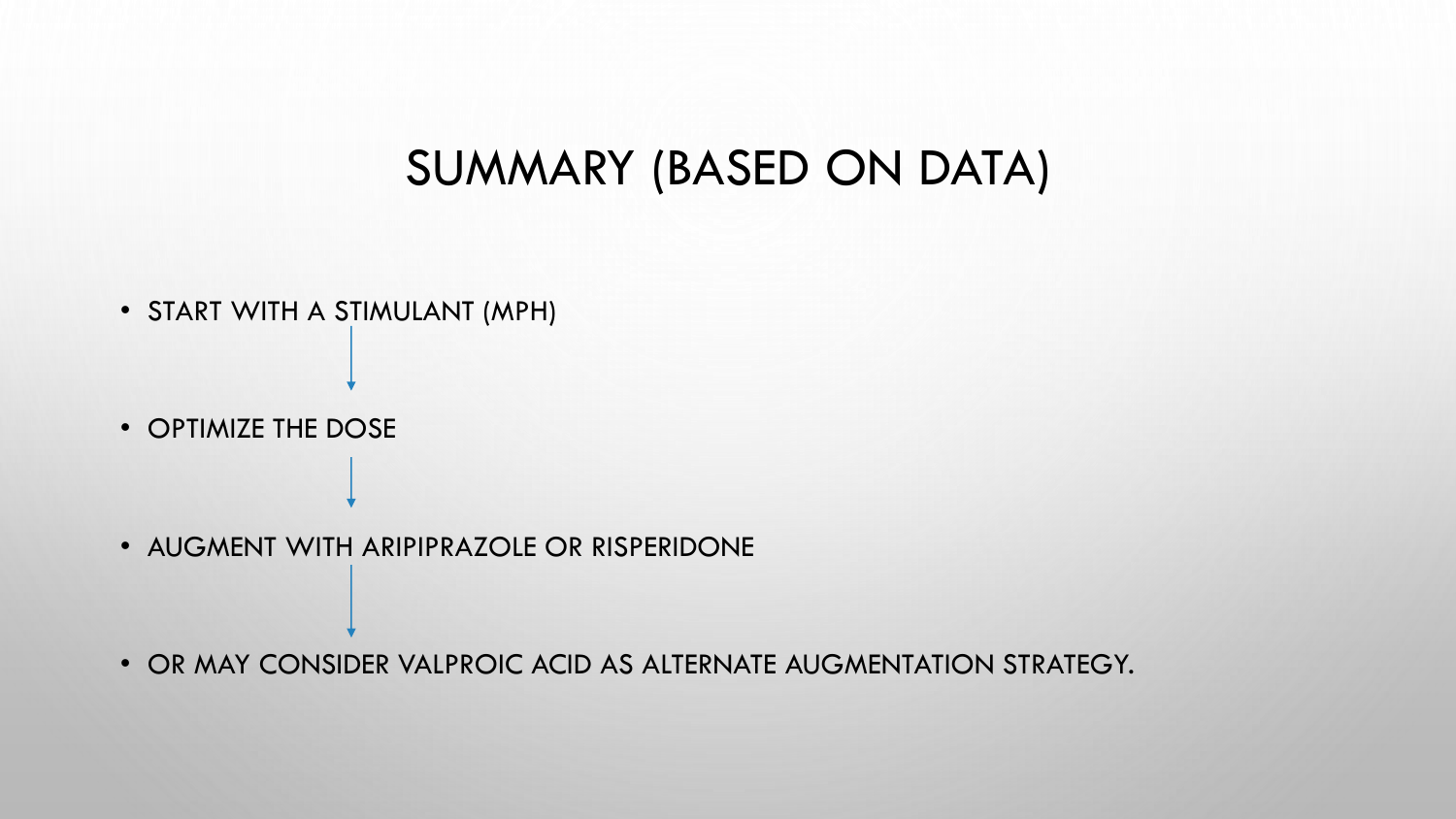#### SUMMARY (MY TWO CENTS)

- START WITH A STIMULANT (MPH)
- OPTIMIZE THE DOSE
- ADD AN ALPHA 2 AGONIST (BETTER SIDE EFFECT PROFILE)
- AUGMENT WITH ARIPIPRAZOLE OR RISPERIDONE (OR TRIAL WITH CELEXA IF SOME ANXIETY/DEP SYMPTOMS)

• OR MAY CONSIDER VALPROIC ACID AS ALTERNATE AUGMENTATION STRATEGY.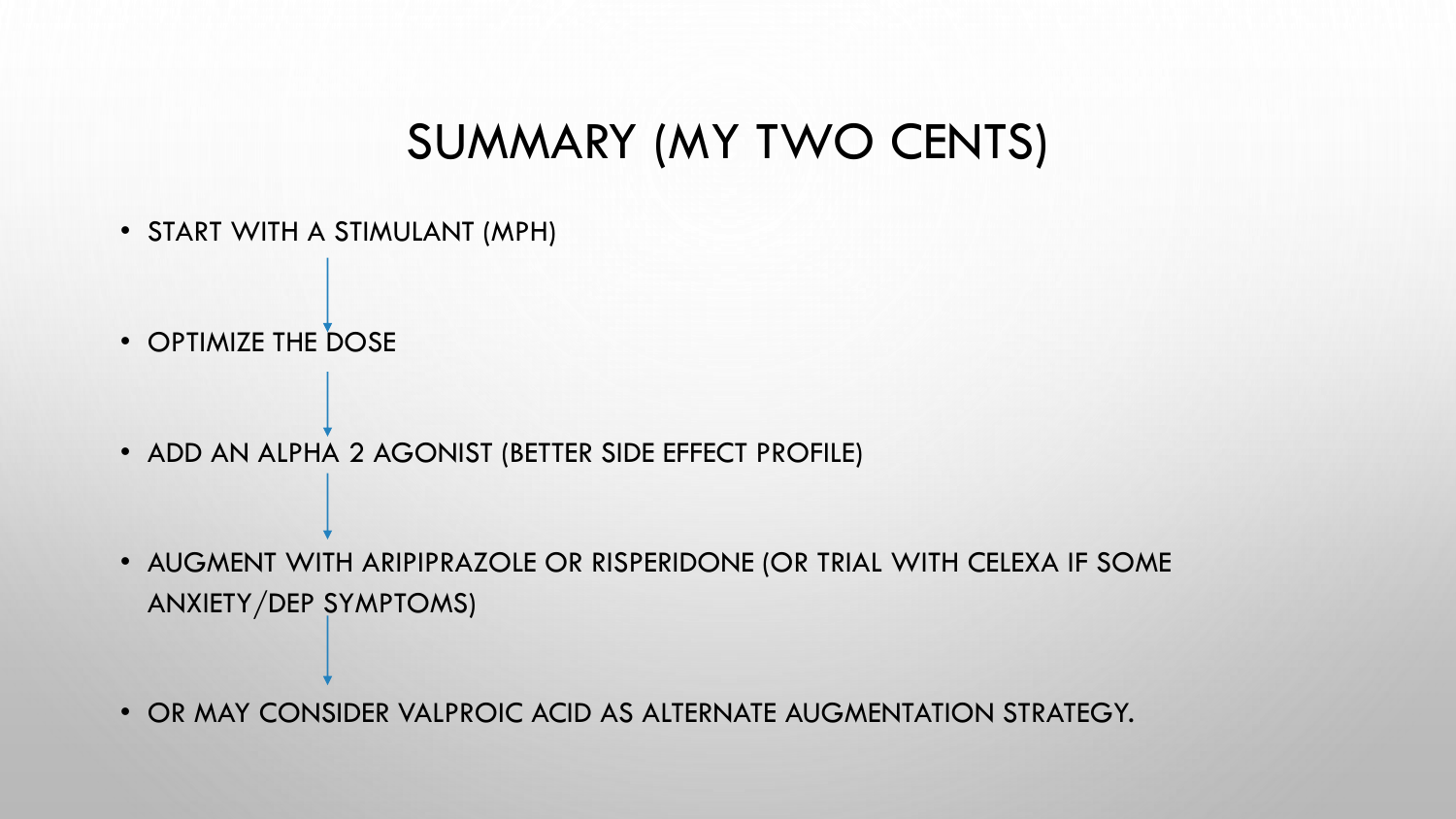#### BACK TO "SAM"

- 7 YEARS OLD, 2ND GRADE
- LIVES WITH BOTH PARENTS AND A 4 YEAR OLD SISTER
- PRESENTS WITH MULTIPLE "MELTDOWNS"
- YELLS, CRIES, THROWS HIS TOYS, HITS OR PUSHES HIS SISTER AND PARENTS
- GETS MAD AT KIDS AT SCHOOL (LOST A GAME, "BEING UNFAIR")
- TRIGGERS: ASKED TO DO HOMEWORK, PICK UP TOYS, CEREAL WAS SOGGY, SISTER
- "MOODY OR CRANKY" ALL THE TIME
- FIDGETS, POOR FOCUS, BLURTS OUT COMMENTS